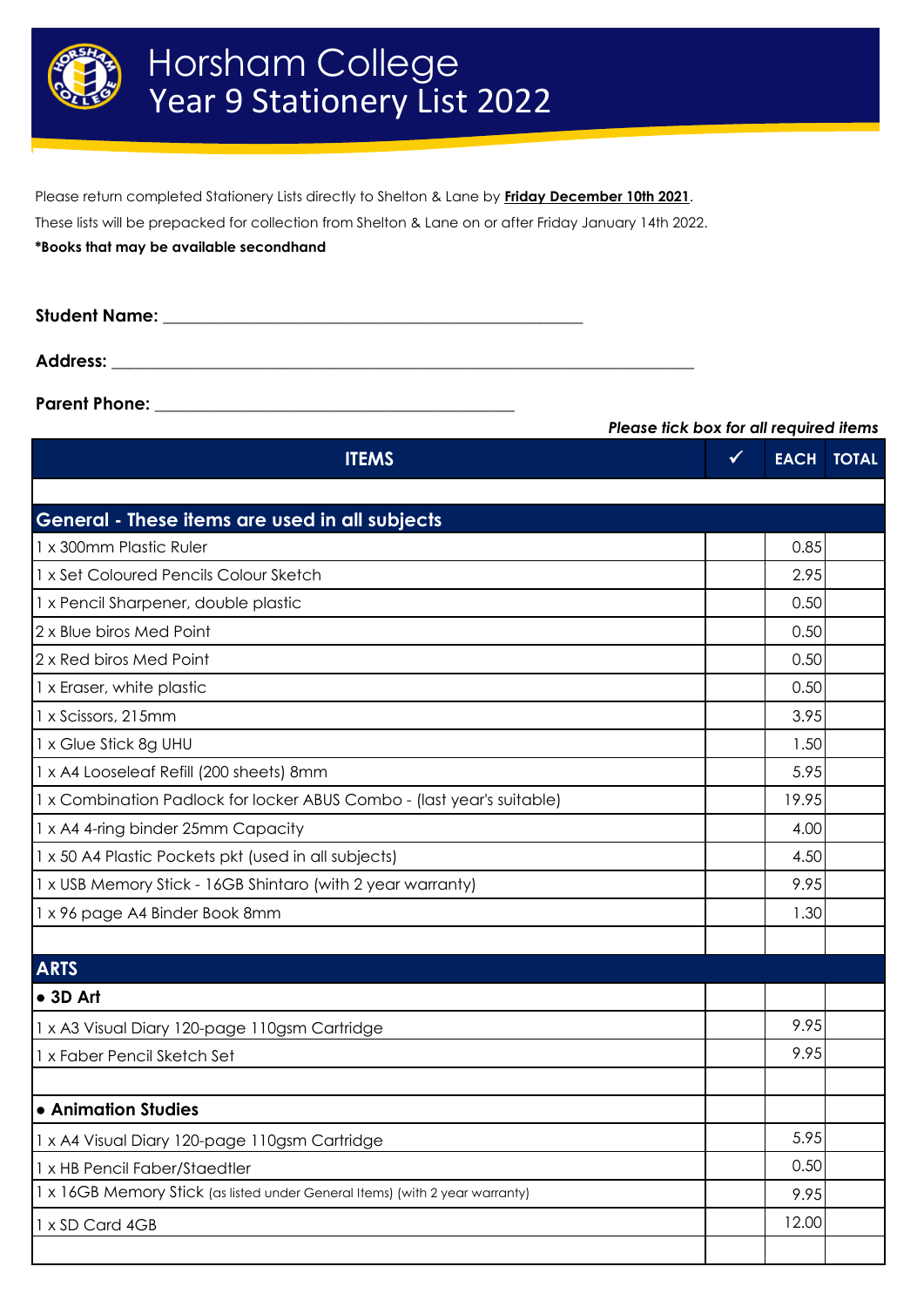| • Actin' Up                                                                  |              |  |
|------------------------------------------------------------------------------|--------------|--|
| 1 x A4 Visual Diary 120-page 110gsm Cartridge                                | 5.95         |  |
| 1 x 48 Page A4 Binder Book 8mm                                               | 0.80         |  |
|                                                                              |              |  |
| · Discover Media                                                             |              |  |
| 1 x A4 Visual Diary 120-page 110gsm Cartridge                                | 5.95         |  |
| 1 x 48 Page 8mm A4 Binder Book                                               | 0.80         |  |
| 1 x 16GB Memory Stick (as listed under General Items) (with 2 year warranty) | 9.95         |  |
| 1 x SD Card 4GB                                                              | 12.00        |  |
|                                                                              |              |  |
| • Keep Moving!                                                               |              |  |
| 1 x 48 Page A4 Binder Book 8mm                                               | 0.80         |  |
|                                                                              |              |  |
| • Oh, Snap!                                                                  |              |  |
| x A4 Visual Diary 120-page 110gsm Cartridge                                  | 5.95         |  |
| x 16GB Memory Stick (as listed under General Items) (with 2 year warranty)   | 9.95         |  |
| 1 x SD Card 4GB                                                              | 12.00        |  |
| 1 x A4 Display Folder 20 pocket refillable                                   | 1.85         |  |
| 1 x A4 Exercise Book 96 page 8mm                                             | 1.30         |  |
|                                                                              |              |  |
| • Sketchy As                                                                 |              |  |
| 1 x A3 Visual Diary 120-page 110gsm Cartridge                                | 9.95         |  |
| 1 x Set of 5 Fineliners - Uniball                                            | 14.95        |  |
| 1 x Faber Pencil Sketch Set                                                  | 9.95         |  |
| 1 x Coloured Pencils 24's Colour Sketch                                      | 5.95         |  |
| 1 x 300mm Plastic Ruler (as listed under General Items)                      | 0.85         |  |
|                                                                              |              |  |
| • SmARTy Paints                                                              |              |  |
| 1 x A3 Visual Diary 120-page 110gsm Cartridge                                | 9.95         |  |
| 1 x Faber Pencil Sketch Set                                                  | 9.95         |  |
| 1 x Coloured Pencils 24's Colour Sketch                                      | 5.95         |  |
| 1 x Set of 5 Fineliners - Uniball                                            | 14.95        |  |
| 1 x 300mm Plastic Ruler (as listed under General Items)                      | 0.85         |  |
| • The Influencer                                                             |              |  |
|                                                                              |              |  |
| 1 x A4 Manuscript Pad (12 staves) 30 leaf (Play That Funky Music only)       | 3.50         |  |
| 1 x A4 Display Folder 20 Pocket                                              | 1.85         |  |
| 1 x Headphones (last year's suitable) Shintaro                               | 9.95<br>0.80 |  |
| 1 x 48 Page 8mm A4 Binder Book                                               |              |  |
| · Visual Communication Design                                                |              |  |
| 1 x A3 Visual Diary 120-page 110gsm Cartridge                                | 9.95         |  |
| 1 x Set of 5 Fineliners - Uniball                                            | 14.95        |  |
| 1 x Faber Pencil Sketch Set                                                  | 9.95         |  |
|                                                                              |              |  |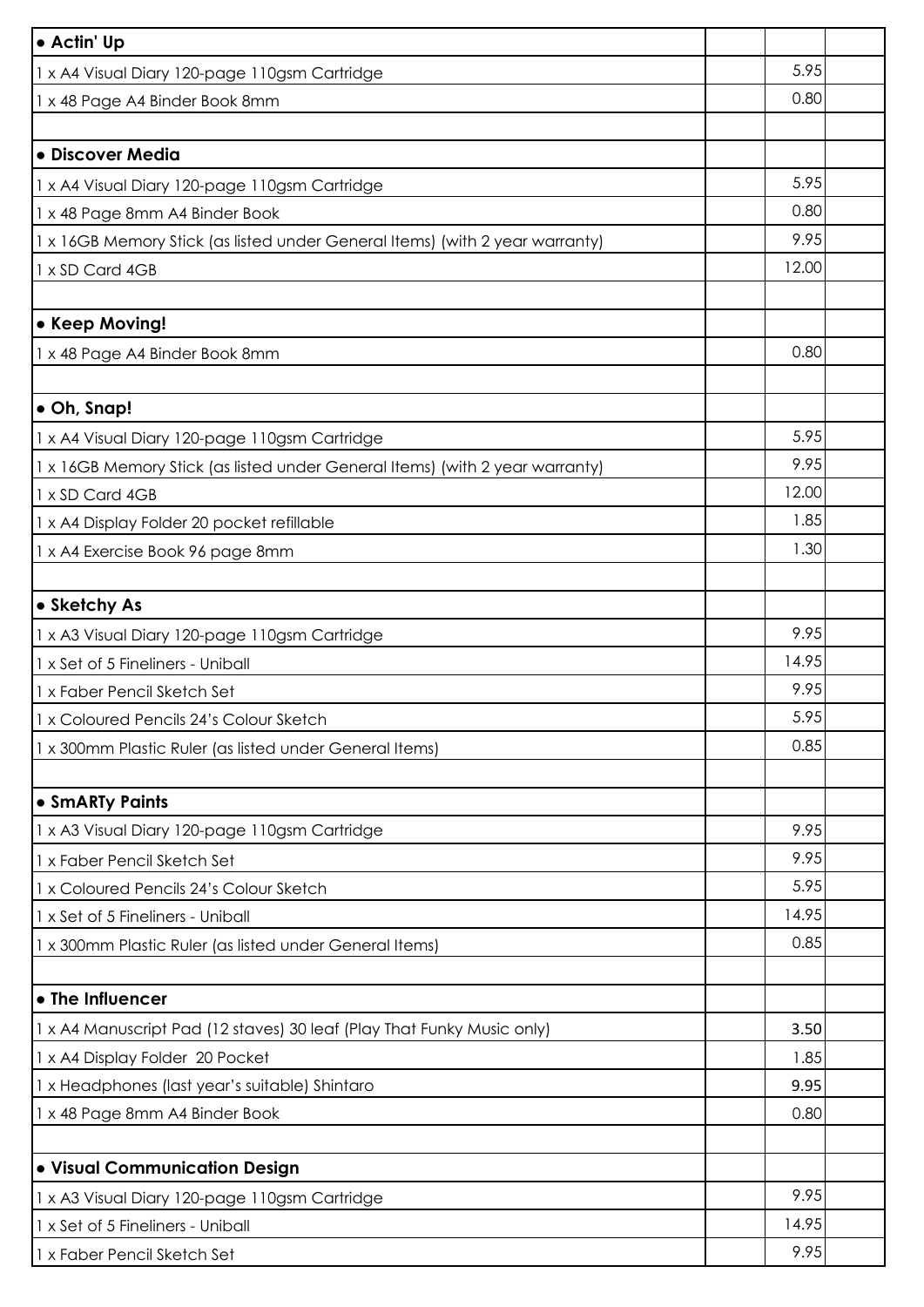| 1 x Steel Ruler                                                                                                                                        | 4.00  |  |
|--------------------------------------------------------------------------------------------------------------------------------------------------------|-------|--|
|                                                                                                                                                        |       |  |
| <b>ENGLISH</b><br>1 x 96 page A4 Binder Book 8mm                                                                                                       | 1.30  |  |
| 1 x Post-it tabs 100 pack                                                                                                                              | 8.95  |  |
| 1 x Oxford My English 9 Victorian Curriculum Student Book + Obook/Assess [Williams]                                                                    |       |  |
| <b>Mainstream &amp; SEALP Students</b>                                                                                                                 | 25.95 |  |
| 1 x Living on Hope Street - Demet Divaroren* ISBN 9781760292096<br><b>Mainstream Students only</b>                                                     | 19.95 |  |
| 1 x Graffiti Moon - Cath Crowley* ISBN 9780330425780<br><b>Mainstream Students only</b>                                                                | 16.95 |  |
| 1 x Of Mice and Men - John Steinbeck* ISBN 9780141038421<br><b>SEALP Students only</b>                                                                 | 12.95 |  |
| 1 x Looking for Alibrandi - Melina Marchetta ISBN 9780140360462<br><b>SEALP Students only</b>                                                          | 19.95 |  |
|                                                                                                                                                        |       |  |
| <b>HEALTH &amp; COMMUNITY</b>                                                                                                                          |       |  |
| 1 x 48 page A4 Binder Book 8mm                                                                                                                         | 0.80  |  |
|                                                                                                                                                        |       |  |
| <b>HUMANITIES</b>                                                                                                                                      |       |  |
| . Food Security & Feeding the Future                                                                                                                   |       |  |
| 1 x 128 Page A4 8mm Exercise Book                                                                                                                      | 1.50  |  |
| . Living in the Lucky Country                                                                                                                          |       |  |
| 1 x 128 Page A4 8mm Exercise Book                                                                                                                      | 1.50  |  |
| • War and Revolutions                                                                                                                                  |       |  |
| 1 x 128 Page A4 8mm Exercise Book                                                                                                                      | 1.50  |  |
|                                                                                                                                                        |       |  |
| <b>LANGUAGES</b>                                                                                                                                       |       |  |
| • German                                                                                                                                               |       |  |
| 1 x 64 Page A4 Binder Book 8mm                                                                                                                         | 0.95  |  |
| • Spanish                                                                                                                                              |       |  |
| 1 x 64 Page A4 Binder Book 8mm                                                                                                                         | 0.95  |  |
|                                                                                                                                                        |       |  |
| <b>MATHEMATICS</b>                                                                                                                                     |       |  |
| 2 x 96 page A4 Binder Book 8mm                                                                                                                         | 1.30  |  |
| 1 x A4 Graph Pad 2mm 40 leaf                                                                                                                           | 2.95  |  |
| 1 x T130 x 11B Calculator (last year's suitable) (with 2 year warranty)                                                                                | 29.95 |  |
| 1 x 300 Plastic Ruler (last year's suitable)                                                                                                           | 0.85  |  |
| 1 x 96 page A4 Exercise Book or equivalent 8mm (summary journal)                                                                                       | 1.30  |  |
| 1 x Essential Mathematics for the Victorian Curriculum Year 9 Second Edition*<br>(Print & Interactive) ISBN 9781108772853   Mainstream students only   | 72.95 |  |
| 1 x Essential Mathematics for the Victorian Curriculum Year 10 & 10A Second Edition*<br>(Print & Interactive) ISBN 9781108772907   SEALP students only | 72.95 |  |